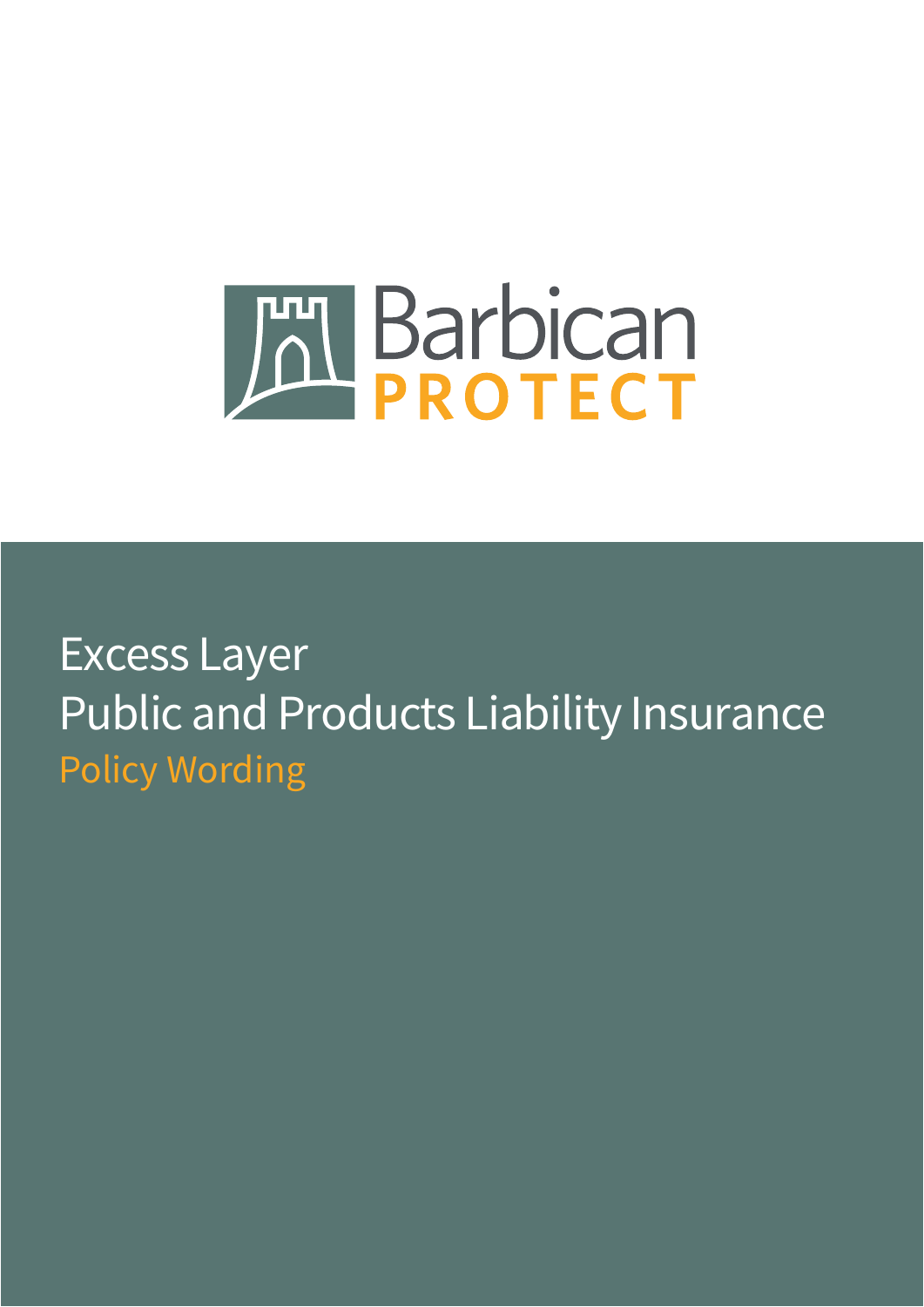

# **Contents**

| Introduction               | $\ensuremath{\mathsf{3}}$ |
|----------------------------|---------------------------|
| How to make a claim        | $\mathsf 3$               |
| Who we are                 | 3                         |
| Complaints Procedure       | $\overline{4}$            |
| Policy Contract            | 6                         |
| Interpretation             | $\overline{7}$            |
| <b>Insuring Clauses</b>    | $\,8\,$                   |
| <b>Claims Conditions</b>   | $\mathsf 9$               |
| <b>General Conditions</b>  | 11                        |
| <b>Exclusions</b>          | 16                        |
| <b>General Definitions</b> | 17                        |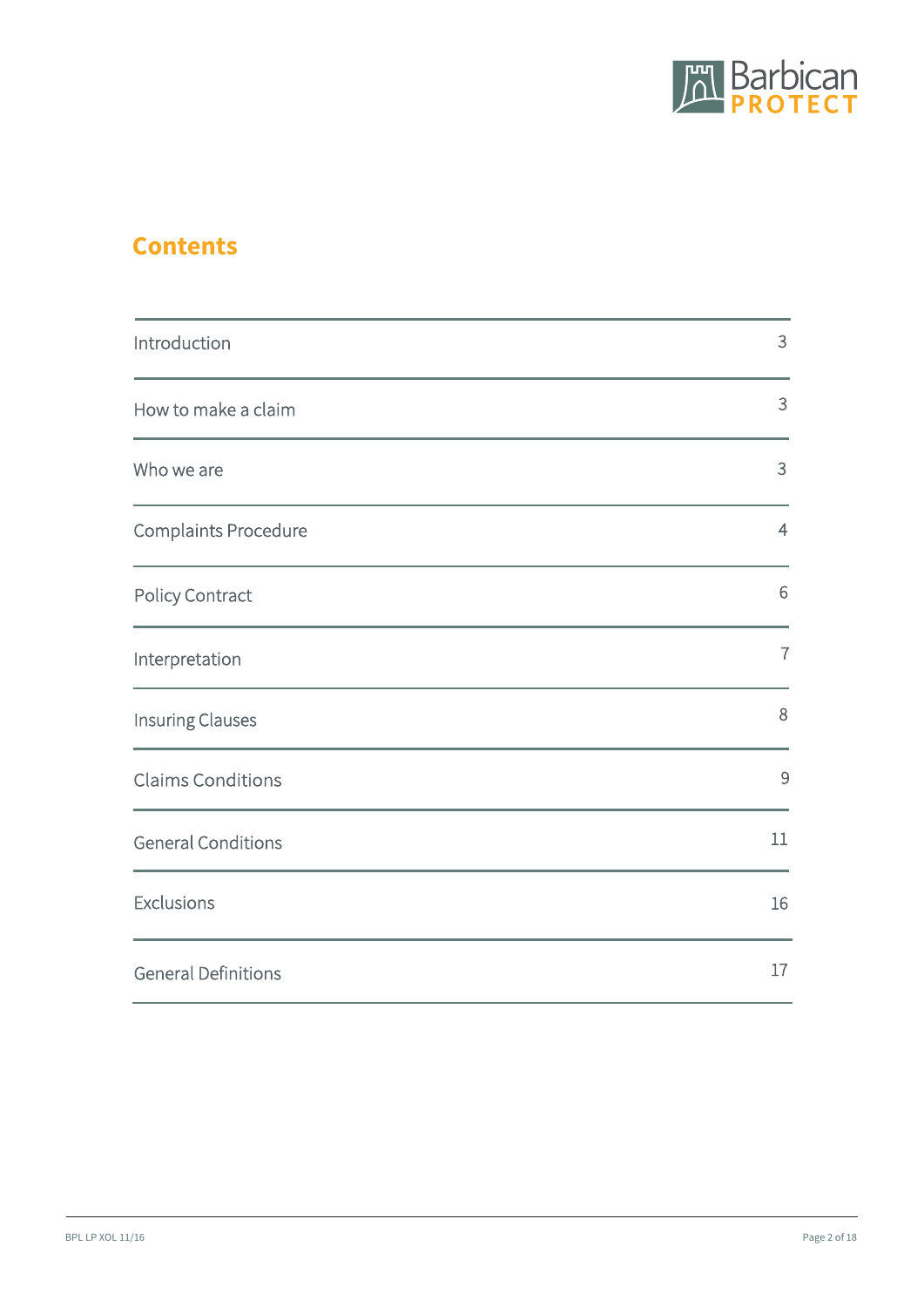

# **Introduction to your Public and Products Liability Policy**

This document and its attachments form your Policy and between them set out what is and isn't covered by your Policy. It is important that you read it all carefully, to make sure that the insurance covers you've bought actually provide the level of protection you need. You should bear in mind that your needs can change over time as your Business develops. If they do, it's important that you let your broker, intermediary or agent know so that we can update your Policy.

If you require advice on any aspect of your Policy please speak to your usual insurance adviser.

# **How to make a claim**

Notice to the Company under Clauses 2.1 shall be deemed to have been properly made if received in writing by:

**Barbican Protect Ltd - Claims**

Minster House 42 Mincing Lane London EC3R 7AE

**Telephone: Fax Out of Hours:**  +44 (0)333 010 4839 +44 (0)800 206 1466 +44 (0)161 838 4389 barbican@triton-global.com **E-mail:**

# **Who we are**

Barbican Protect Ltd is authorised and regulated by the Financial Conduct Authority under reference number 467933, and is registered in England No.6185834 at 33 Gracechurch Street, London EC3V 0BT.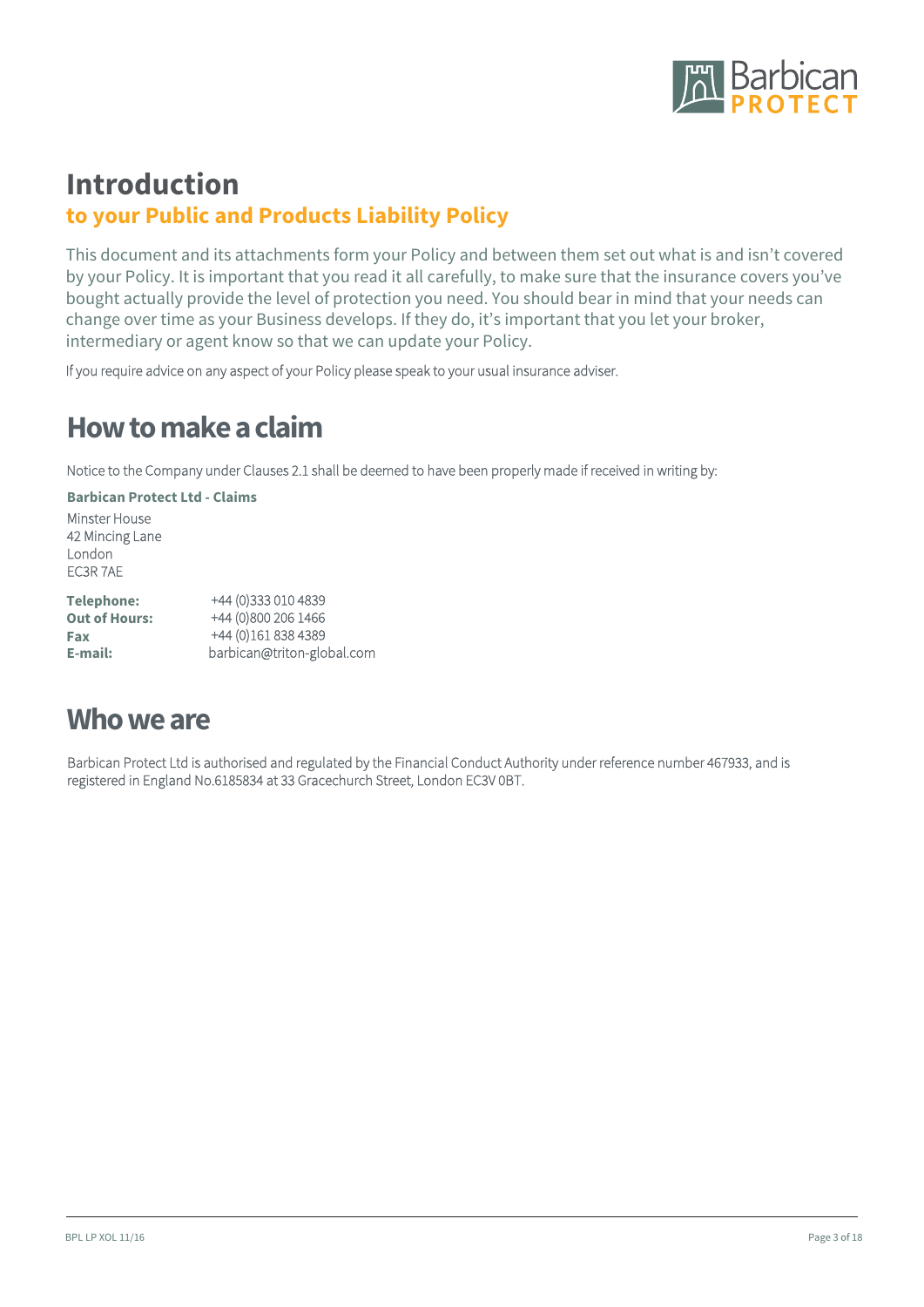

# **Complaints Procedure**

We of course aim to provide first class service. However if the Insured feels that the Company's service has fallen short of their expectation the Insured may contact the Company at any time with their complaint.

**Complaints will be handled in the following way:** 

- if you make a complaint we will acknowledge it within 2 working days of having received it T.
- our objective will be to resolve your complaint within 5 working days. П

If you have any questions or concerns about your policy or the handling of a claim or if you wish to make a complaint, you can do so at any time by referring the matter to:

**Stuart Kilpatrick** Barbican Protect Limited 33 Gracechurch Street London EC3V 0BT

**Tel No:** +44 (0)20 7082 1870

In the event that you remain dissatisfied, it may be possible in certain circumstances for you to refer the matter to the Complaints team at Lloyd's.

Their address is:

**Complaints Lloyd's** One Lime Street London EC3M 7HA

**Tel No:** +44 (0)20 7327 5693 **Fax No:** +44 (0)20 7327 5225 **E-mail:** complaints@lloyds.com **Website:** www.lloyds.com/complaints

Details of Lloyd's complaints procedures are set out in a leaflet 'Your Complaints - How We Can Help' available at www.lloyds.com/complaints and are also available from the above address.

If you remain dissatisfied after Lloyd's has considered your complaint, you may have the right to refer your complaint to the Financial Ombudsman Service. The Financial Ombudsman Service is an independent service in the UK for settling disputes between consumers and businesses providing financial services. You can find more information on the Financial Ombudsman Service at www.financial-ombudsman.org.uk.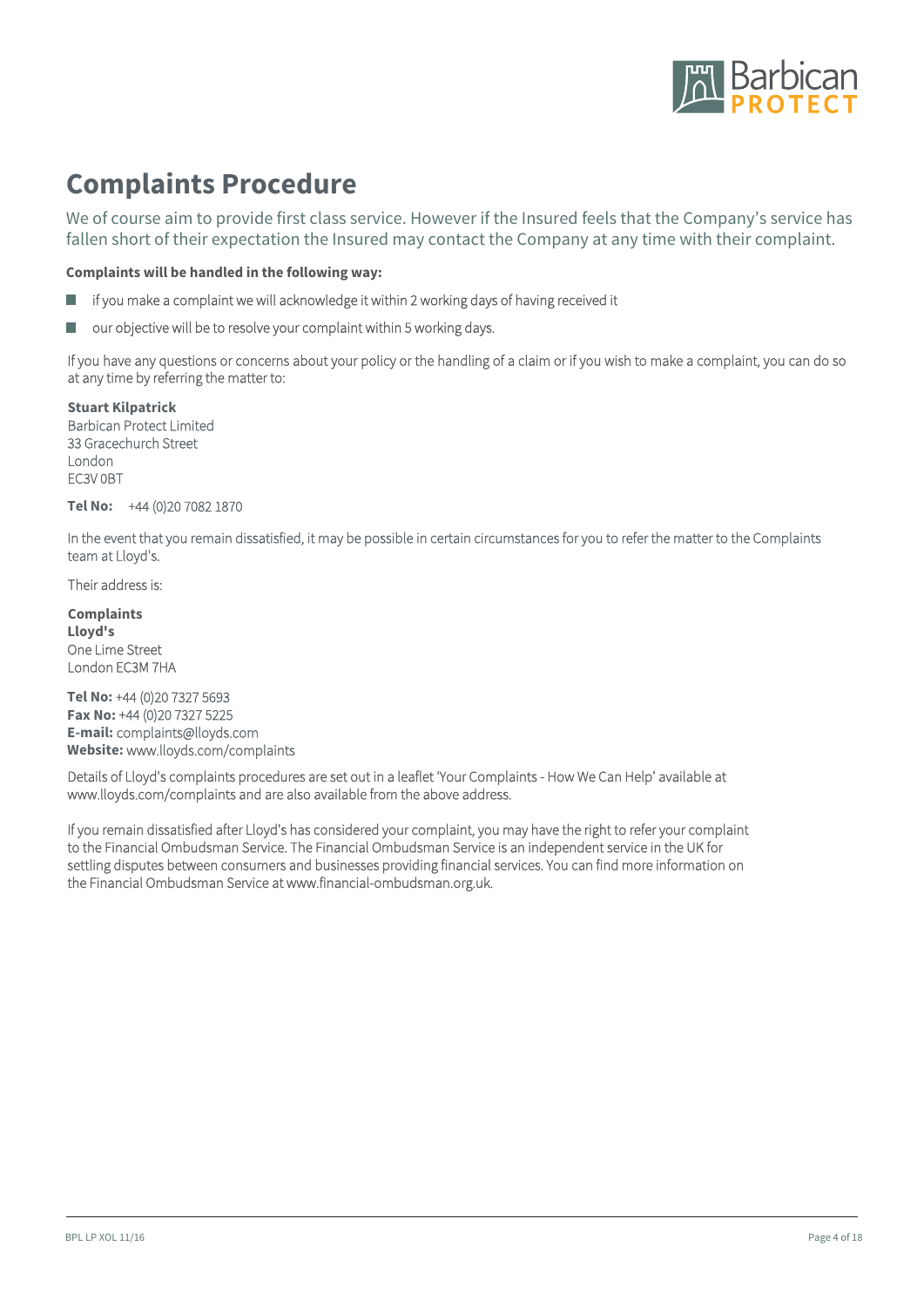

# **Financial Services Compensation Scheme**

We are covered by the Financial Services Compensation Scheme (FSCS) which means that you may be entitled to compensation from the Scheme in the unlikely event that we cannot meet our obligations to you. This depends upon the type of insurance, size of the business and circumstances of the claim. You can find out more at www. fcsc.org.uk.

# **Data Protection Notice**

The Company is a Data Controller and will process personal information in accordance with the Data Protection Act 1998. By submitting personal information about you (and others), you (and they) consent to it being used for the purposes described in this Data Protection Notice.

The information supplied by the Policyholder may be:

- used for insurance administration including underwriting and claims services, debt collection, offering renewal, research and statistical analysis by the Company, its associated companies and agents, by other participating insurers, suppliers and your insurance intermediary -
- used for management information purposes including portfolio assessment, risk assessment, performance and management reporting -
- disclosed to regulatory bodies for monitoring and/or enforcing the Company and other participating insurers' compliance with regulatory rules and codes of conduct -
- shared with other insurers either directly or via those acting for them such as loss adjusters, surveyors and investigators provided to, shared with and checked against various databases, credit reference agencies, fraud prevention agencies and public bodies including the police when the Policyholder applies for, renews or amends this insurance or makes a claim. -

We may tell you about related products and services which are provided by the Company or by other associated companies. If you do not wish to receive marketing material from either category of company outlined here, please write to us stating your preference.

In the event of the Company being merged with, being taken over by, or transferring any part of its business to another company, we reserve the right to transfer your personal information to that company under these terms. You should show this notice to anyone whose personal data may be processed to administer this policy.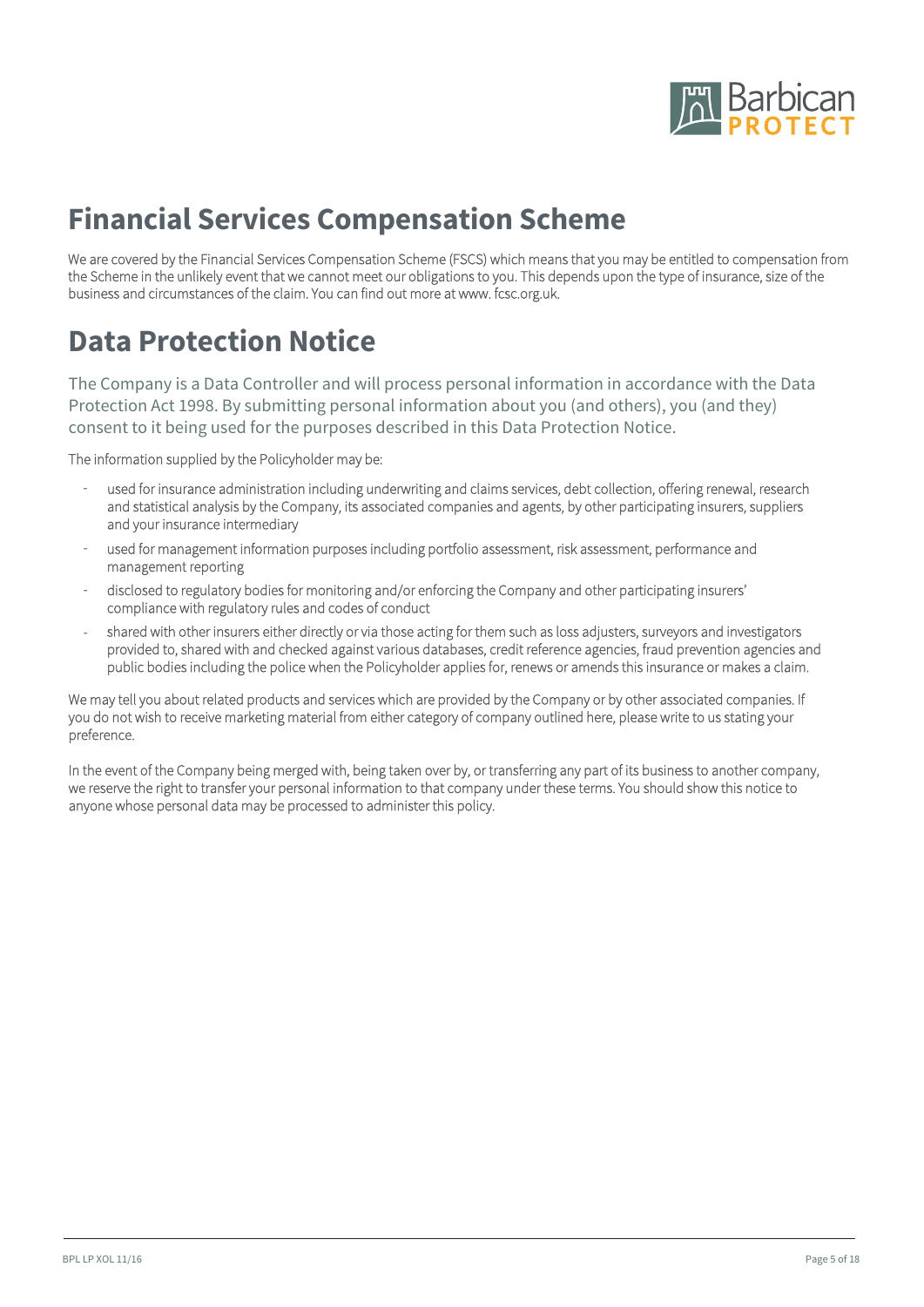

# **Policy Contract**

In consideration of the Insured having paid or agreed to pay the premium stated in the Schedule the Company agrees to indemnify the Insured or otherwise to pay the benefits and compensations stated to the extent and in the manner specified in this Policy.

# Provided that

- the Insured shall be subject to all the terms, conditions limitations and/or exclusions contained in this Policy or by additional endorsements **1**
- the Company's liability shall not exceed the Limit of Indemnity expressed herein **2**
- the Schedule, insuring clause, claims conditions, general conditions, exclusions and definitions shall be read together as part of one contract and any word or expression to which a specific meaning has been attached shall bear the same meaning throughout this Policy **3**

If this Policy is in the joint names of more than one Insured, each Insured shall be covered as if it had made its own application for cover and no statement or knowledge of any one Insured shall be considered to be on behalf of any other Insured.

# **Several Liability**

This Policy is underwritten by certain underwriters at Lloyd's and/or other insurance companies (hereinafter called the "Insurers"). The liability of Insurers under this contract is several and not joint. An Insurer is not jointly liable for the proportion of liability underwritten by any other Insurer. Nor is an Insurer otherwise responsible for any liability of any other Insurer that may underwrite this contract.

The proportion of liability under this contract underwritten by an Insurer (or in the case of a Lloyd's syndicate the total of the proportions underwritten by all the members of the syndicate taken together) is shown in the Schedule. Where the insurer is a Lloyd's syndicate each member of the syndicate (rather than the syndicate itself) is an Insurer. Each member has underwritten a proportion of the total shown for the syndicate (that total itself being the total of the proportions underwritten by all the members of the syndicate taken together). The liability of each member of the syndicate is several and not joint with other members. A member is liable only for that members proportion. A member is not jointly liable for any other members proportion. Nor is any member responsible for any liability of any other Insurer that may underwrite this contract. The business address of each member is Lloyd's, One Lime Street, London EC3M 7HA. The identity of each member of a Lloyds syndicate and their respective proportion may be obtained by writing to Market Services at the above address.

Although reference is made at various points in this clause to "this contract" in the singular where circumstances so require this should be read as a reference to contracts in the plural.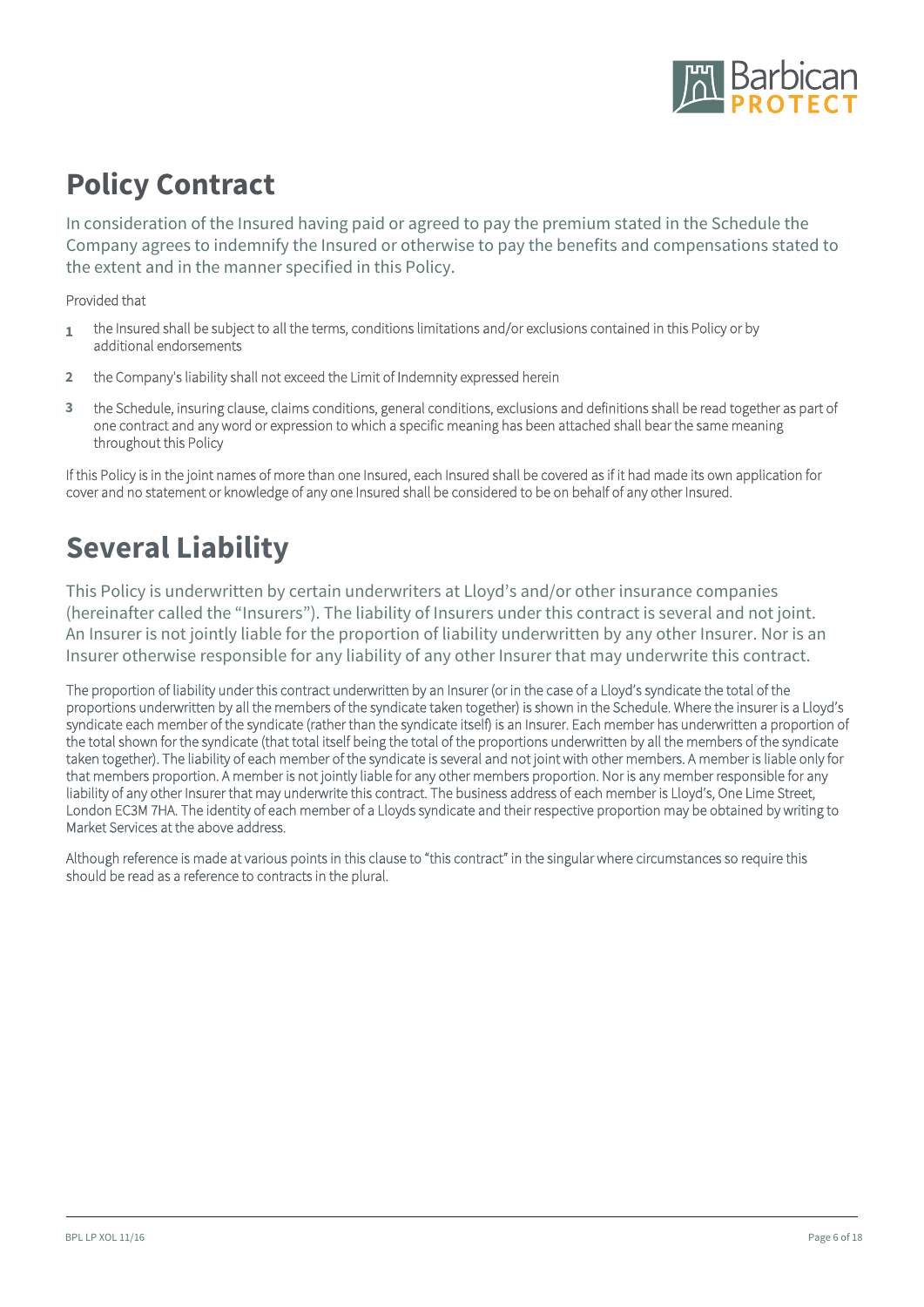

# **Interpretation**

In this Policy:

- **1** reference to any Act, statute or statutory provision shall include a reference to that provision as amended, re-enacted or replaced from time to time whether before or after the date of the inception, or subsequent renewal or alteration, of this Policy;
- **2** if any term, condition, exclusion or endorsement or part thereof is found to be invalid or unenforceable the remainder shall be in full force and effect;
- **3** the headings herein are for reference only and shall not be considered when determining the meaning of this Policy;
- **4** the singular includes the plural and vice versa;
- **5** the male gender includes the female and neutral genders.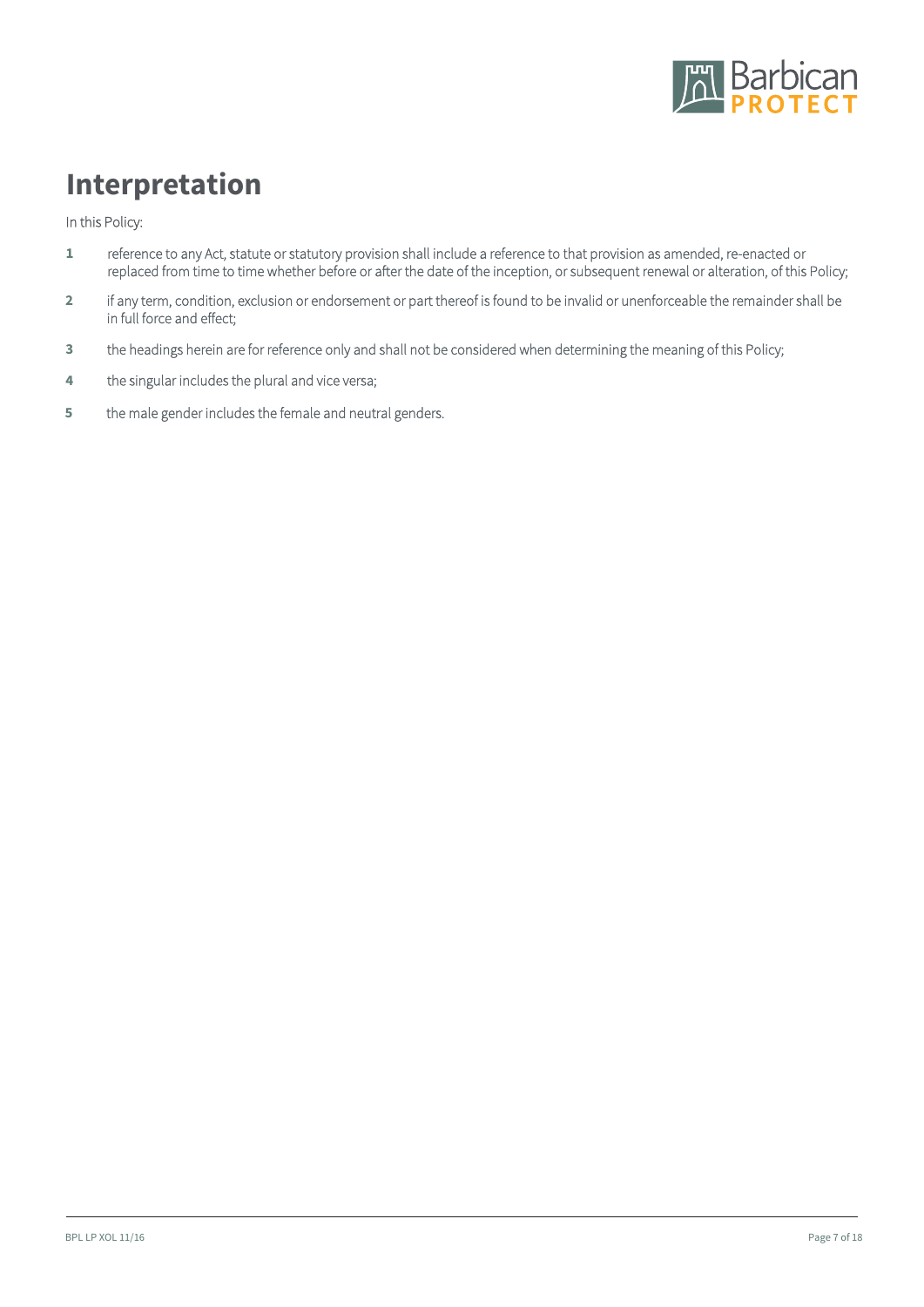

# **Insuring Clauses**

In consideration of the payment or the promise of payment to the Company of the Premium specified in the Schedule the Company agrees to indemnify the Insured subject to the Limit of Indemnity specified in the Schedule against all sums the Insured shall become legally liable to pay in accordance with the terms of the Primary Policy (except as stated herein to the contrary) in excess of the Underlying Insurance Limit.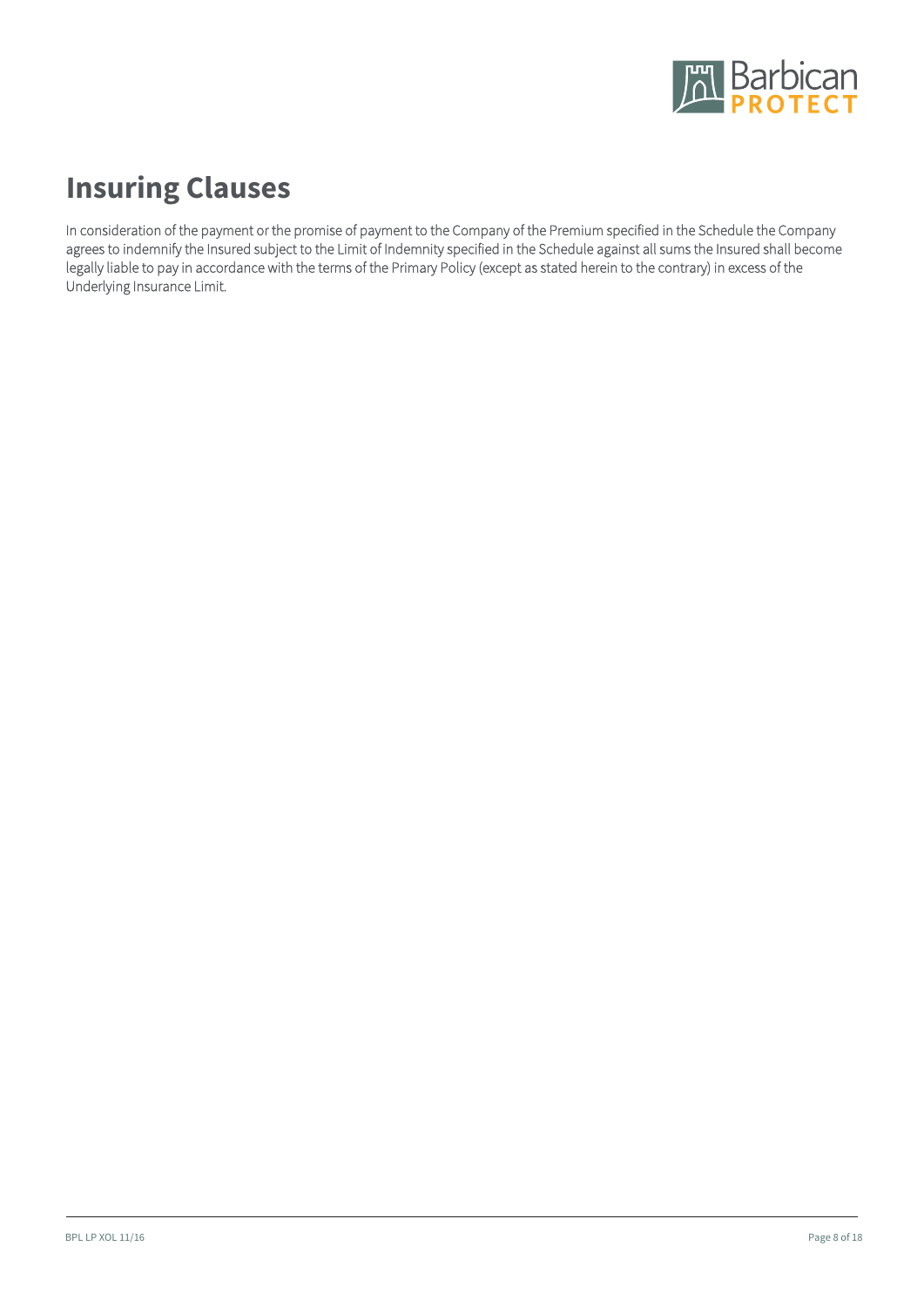

# **Claims Conditions**

The following claims conditions apply to this Policy:

#### **2.1 Notification**

The Insured shall give notice to the Company as soon as practicable after they become aware of any event or occurrence which is likely to produce a claim which the Insured reasonably believes is likely to exceed 50% of the Underlying Insurance Limit.

Notice to the Company under this Clause 2.1 shall be deemed to have been properly made if received in writing by:

**Barbican Protect Ltd - Claims**

Minster House 42 Mincing Lane London EC3R 7AE

| <b>Telephone:</b>    | +44 (0)333 010 4839        |
|----------------------|----------------------------|
| <b>Out of Hours:</b> | +44 (0)800 206 1466        |
| Fax                  | +44 (0) 161 838 4389       |
| E-mail:              | barbican@triton-global.com |

## **2.2 Recoveries**

All recoveries or payments recovered or received subsequent to a loss settlement under this Policy will be applied as if recovered prior to such settlement and all necessary adjustments will then be made between the Insured and the Company, provided always that nothing in this Policy will be construed to mean that loss settlements under this Policy are not payable until the Insured's ultimate net loss has been finally ascertained.

### **2.3 Admission of Liability**

The Insured must not at any time admit or negotiate or settle or promise to pay any claim made against it without having first obtained the Company's written consent. Should the Insured admit negotiate settle or promise to pay without having first obtained such consent and in consequence the Company's position is prejudiced then the amount that is paid in settlement of such claim will be reduced by an amount which reflects the additional loss or cost to the Company occasioned by such prejudice.

#### **2.4 Duty to co-operate**

The Insured undertakes to promptly provide to the Company full details concerning any event or occurrence which is likely to produce a claim under this Policy and provide such co-operation and assistance as the Company and its representatives, legal advisers or agents may require.

The Insured further undertakes that the Insured shall ensure that all documents that may be relevant to all events or occurrences that may give rise to a claim shall not be intentionally destroyed or otherwise intentionally disposed of.

Should the Insured fail to abide by these undertakings with the result that the Company suffers prejudice then the amount that is paid in settlement of a claim will be reduced by an amount which reflects the loss or cost or the additional loss or cost to the Company occasioned by such prejudice.

## **2.5 Discharge of liability**

Notwithstanding General Condition 3.9, the Company may at any time pay to the Insured the Limit of Indemnity in respect of any one claim or series of claims arising out of one Occurrence (after deduction of any sum or sums already paid) or any lesser sums for which such a claim or series of claims can be settled and shall then be under no further liability in respect thereof except for the payment of costs and expenses incurred prior to the date of the payment.

Provided that in the event of a claim or series of claims arising from an Occurrence resulting in the liability of the Insured to pay a sum in excess of the Limit of Indemnity the Company's liability for such costs and expenses shall not exceed an amount being in the same proportion as the Company's payment bears to the total payment made by or on behalf of the Insured in satisfaction of such claim or series of claims.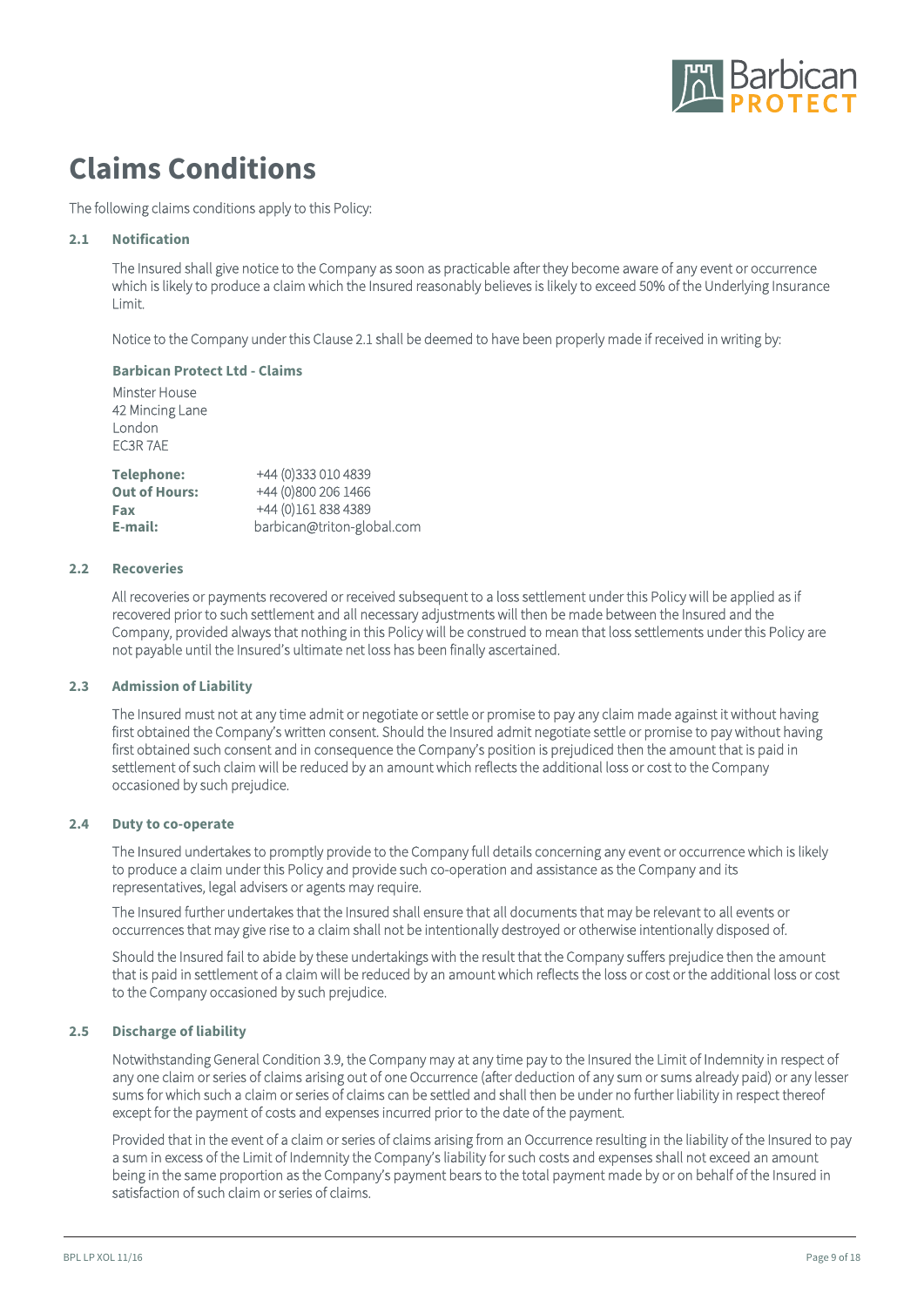

#### **2.6 Appeals**

In the event that the Insured or the insurer's of the Primary Policy and/or any Underlying Excess Policy(ies) having the right to appeal a judgment in excess of the Underlying Insurance Limits elect not to appeal such judgment, then with the agreement of the Insured and of the insurers of any policy that may provide indemnity to the Insured in excess of this Policy, the Company may elect to conduct such appeal at their own cost and expense and will be liable for the costs, expense and interest incidental thereto on that amount of any outstanding judgment which does not exceed the applicable Limit of Indemnity specified in the Schedule, but in no event will the liability of the Company exceed the Limit of Indemnity specified in the Schedule plus such costs and interest.

#### **2.7 Fraudulent Claims**

- 2.7.1 if the Insured makes a fraudulent claim under this insurance contract, the Company:
	- a. Is not liable to pay the claim; and
	- b. May recover from the Insured any sums paid by the Company to the Insured in respect of the claim; and
	- c. May by notice to the Policyholder treat the contract as having been terminated with effect from the time of the fraudulent act.
- 2.7.2 If the Company exercises its rights under clause 2.7 c. above:
	- a. The Company shall not be liable to the Insured in respect of a relevant event occurring after the time of the fraudulent act. A relevant event is whatever gives rise to the Company's liability under the insurance contract (such as the occurrence of a loss, the making of a claim, or the notification of a potential claim); and
	- b. For the avoidance of doubt, the rights and obligations of the parties to the contract with respect to a relevant event occurring before the time of the fraudulent act are unaffected; and
	- c. The Company need not return any premiums paid.

#### **Fraudulent claims – group insurance**

2.7.3 If this insurance contract provides cover for any person who is not a party to the contract ("a Covered Person"), and a fraudulent claim is made under the contract by or on behalf of a Covered Person, the Company may exercise the rights set out in clause 1. above as if there were an individual insurance contract between the Company and the Covered Person. However, the exercise of any of those rights shall not affect cover provided under the contract for any other Insured.

Nothing in this clause is intended to vary the position under the Insurance Act 2015.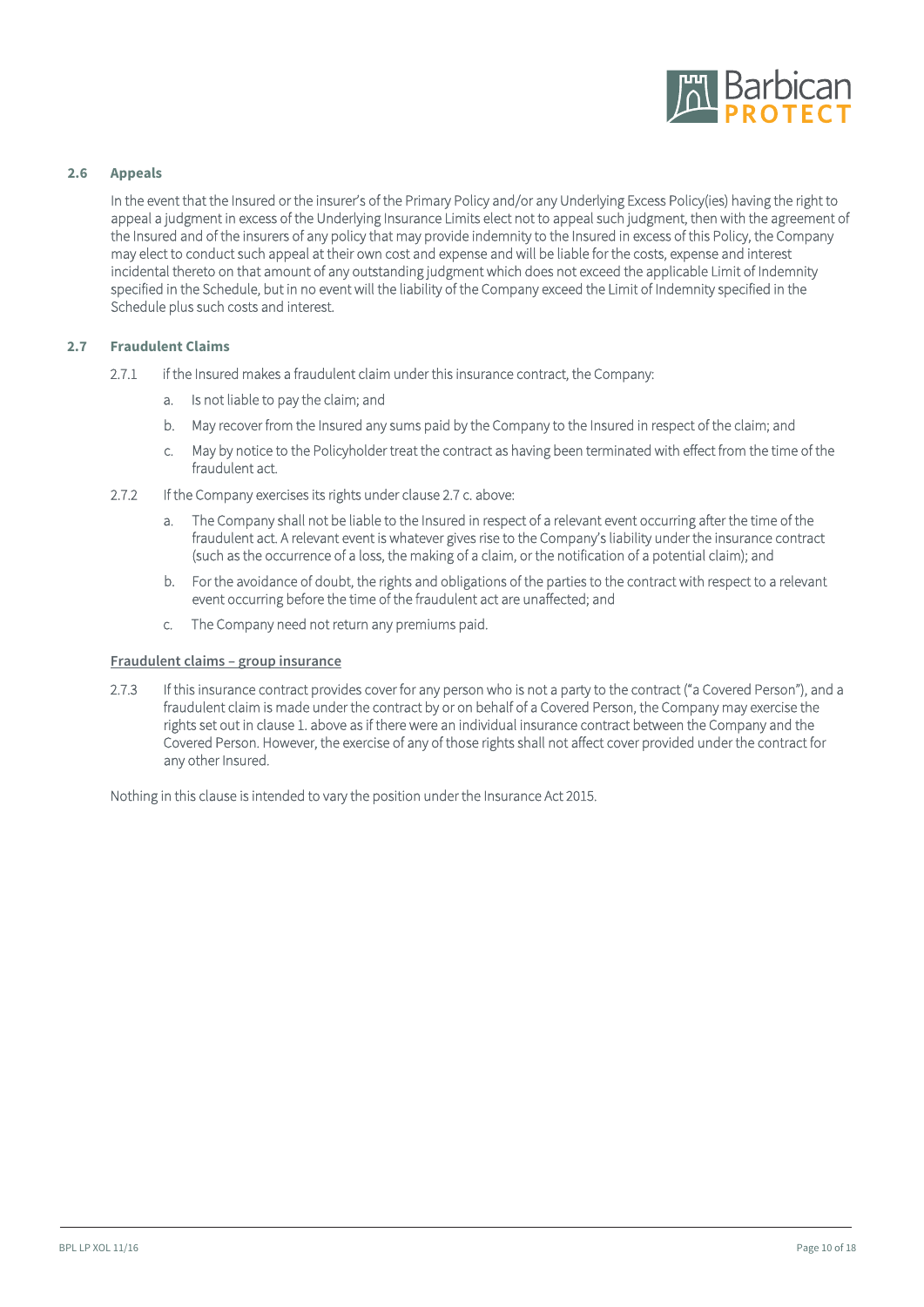

# **General Conditions**

The following general conditions apply to this insurance:

**3.1 Premium Payment Condition**

The Policyholder shall pay in full to the Company the premium amount within sixty (60) days of inception of this Policy If the premium has not been paid to the Company within the specified time limits the Company shall have the right to cancel this Policy by notifying the Policyholder in writing.

If the Policy is cancelled in accordance with the above, the Policyholder shall still be liable to pay a pro rata premium charge for the time that the Company has been on risk unless the Policyholder has made a claim prior to the date of cancellation in which case the premium shall be payable in full.

It is agreed that the Company shall give no fewer than ten (10) days prior notice of cancellation to the Policyholder under this condition. If the premium due is paid in full to the Company before the notice period expires notice of cancellation shall be automatically revoked. If not the Policy shall automatically terminate at the end of the notice period unless expressly agreed by the Company in writing and then only on such terms as shall be determined by the Company.

### **3.2 Limit of Indemnity**

Damages: **3.2.1**

The liability of the Company in respect of:

- 3.2.1.1 any one claim, or all claims arising out of any one event or series of events attributable to one original cause
- 3.2.1.2 the total sum of all claims in any one Period of Insurance when an aggregate Underlying Insurance Limit applies

shall not exceed the Limit of Indemnity specified in the Schedule.

#### Costs and Expenses:

- The Company will also pay in respect of any occurrence to which this Policy applies: **3.2.2**
	- costs and expenses recoverable by any claimant from the Insured a.
	- b. costs and expenses incurred by the Company or by the Insured with the written consent of the Company, apportioned in accordance with Condition 3.9

In the event that the Underlying Insurance Limit is inclusive of such costs and expenses, the Limit of Indemnity under this Policy shall apply in the same way.

#### **3.3 Policy Disputes and Governing Law**

- **a.** This Policy shall be governed by and construed in accordance with the laws of England and Wales.
- b. The Courts of England and Wales shall have exclusive jurisdiction to hear and determine any suits, actions, proceedings and to determine any disputes that may arise out of or in connection with this Policy.
- c. Notwithstanding paragraph b. above, any dispute or difference between the Insured and the Company arising from this Policy shall be referred to arbitration under ARIAS (UK) Arbitration Fast Track Rules ("AFTAR").

The arbitrator shall be a lawyer or other person serving the insurance or reinsurance industry (including those who have retired) with not less than ten (10) years experience of the insurance or reinsurance industry.

Where a party fails to nominate an arbitrator or to agree upon his or her appointment within fourteen (14) days of being called upon to do so, then upon application ARIAS (UK) will nominate an arbitrator to determine the dispute..

The arbitrator may, at its sole discretion, make such orders and directions as it considers to be necessary for the final determination of the matters in dispute. The arbitrator shall have the widest discretion permitted under the law governing the arbitral procedure when making such orders or directions.

The seat of arbitration shall be London.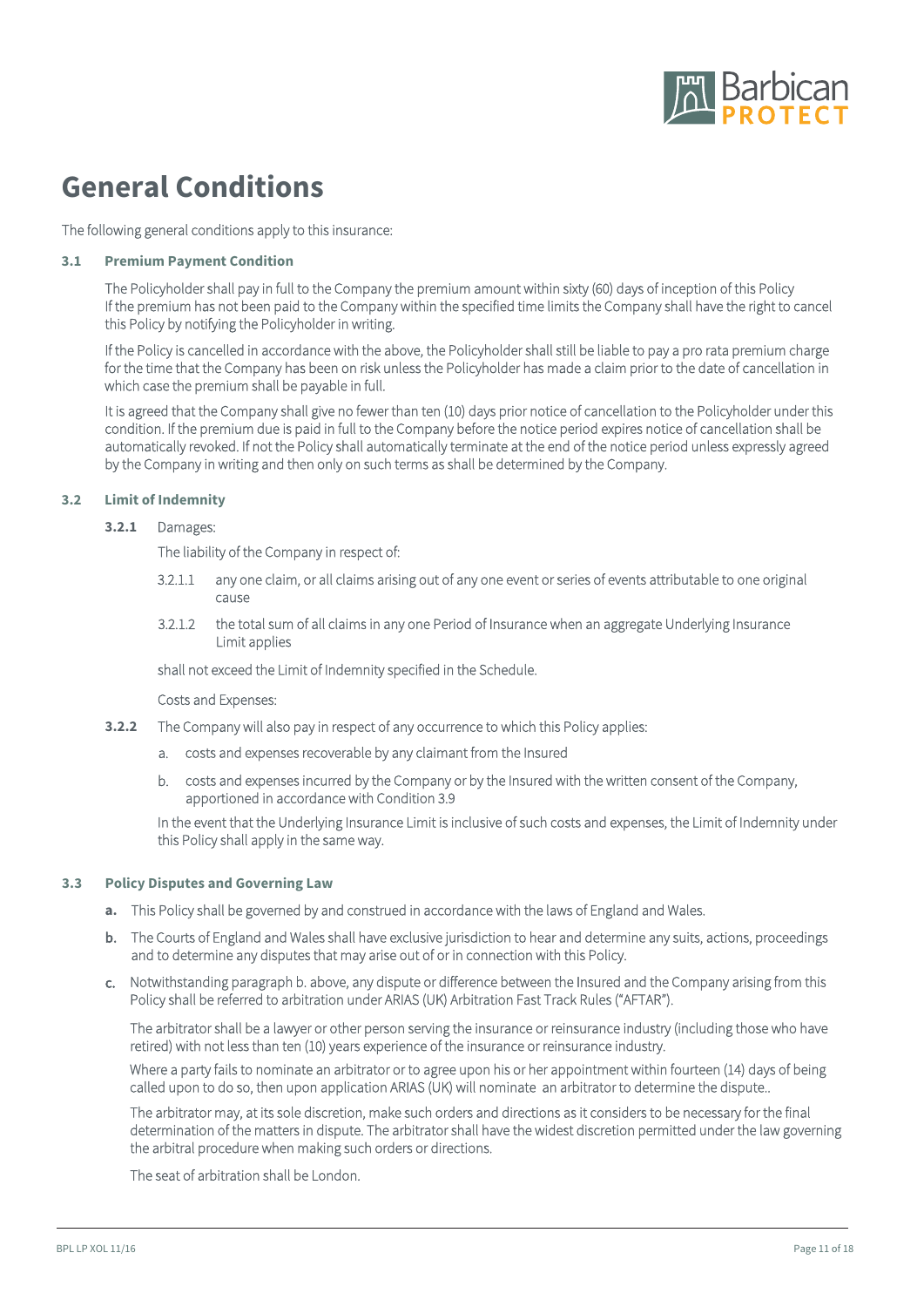

#### **3.4 Underlying Policy**

- **a.** Liability under this insurance shall not attach unless and until the insurers of the Primary Policy and/or Underlying Excess Policy(ies) shall have paid and/or have admitted liability and/or have been held liable to pay, the full amount of the Underlying Insurance Limit.
- **b.** It is a condition of this insurance that the Primary Policy and/or Underlying Excess Policy(ies) shall be maintained in full force and effect during the currency of this insurance except for any reduction of the aggregate Underlying Insurance Limit solely by payments made within the terms and conditions of the Primary and/or Underlying Excess Policy(ies).
- **c.** Except as otherwise provided in this insurance, this insurance is subject to the same terms, exclusions, conditions and definitions as the Primary Policy and/or Underlying Excess Policy(ies). No amendment to the Primary Policy and/or Underlying Excess Policy(ies) during the Period of Insurance, in respect of which the insurers of the Primary Policy and/or Underlying Excess Policy(ies) require an additional premium or an excess, will be effective in extending the scope of this insurance, until the Insured has obtained the prior written agreement of the Company.

### **3.5 Step Down**

If by reason of payment of any Claim by the insurers of the Primary Policy and/or Underlying Excess Policy(ies) during the Period of Insurance, the Underlying Insurance Limit is:

- **a.** partially reduced, then this Policy will apply in excess of the reduced amount of the Underlying Insurance Limit for the remainder of the Period of Insurance; or
- **b.** totally exhausted, then this Policy will continue in force as the Primary Policy, until expiry of the Period of Insurance.

The Company shall not recognise the erosion of the Underlying Insurance Limit by any payment made in respect of losses by reason of cover provided by the Primary Policy and/or Underlying Excess Policy(ies) where cover is not provided by this Policy.

#### **3.6 Insurance Act 2015 – Duty of Fair Presentation**

- Before this insurance contract is entered into, the Insured must make a fair presentation of the risk to the Company, in accordance with Section 3 of the Insurance Act 2015. In summary, the Insured must: **3.6.1**
	- Disclose to the Company every material circumstance which the Insured knows or ought to know. Failing that, the Insured must give the Company sufficient information to put a prudent insurer on notice that it needs to make further enquiries in order to reveal material circumstances. A matter is material if it would influence the judgment of a prudent insurer as to whether to accept the risk, or the terms of the insurance (including premium); a.
	- b. Make the disclosure in clause 3.6.1 a. above in a reasonably clear and accessible way; and
	- Ensure that every material representation of fact is substantially correct, and that every material representation of expectation or belief is made in good faith. c.
- For the purposes of clause 3.6.1. a. above, the Insured is expected to know the following: **3.6.2**
	- If the Insured is an individual, what is known to the individual and anybody who is responsible for arranging his or her insurance. a.
	- If the Insured is not an individual, what is known to anybody who is part of the Insured's senior management or b. anybody who is responsible for arranging the Insured's insurance.
	- Whether the Insured is an individual or not, what should reasonably have been revealed by a reasonable search of c.information available to the Insured. The information may be held within the Insured's organisation, or by any third party (including but not limited to subsidiaries, affiliates, the broker, or any other person who will be covered under the insurance). If the Insured is insuring subsidiaries, affiliates or other parties, the Company expects that the Insured will have included them in its enquiries, and that the Insured will inform the Company if it has not done so. The reasonable search may be conducted by making enquiries or by any other means.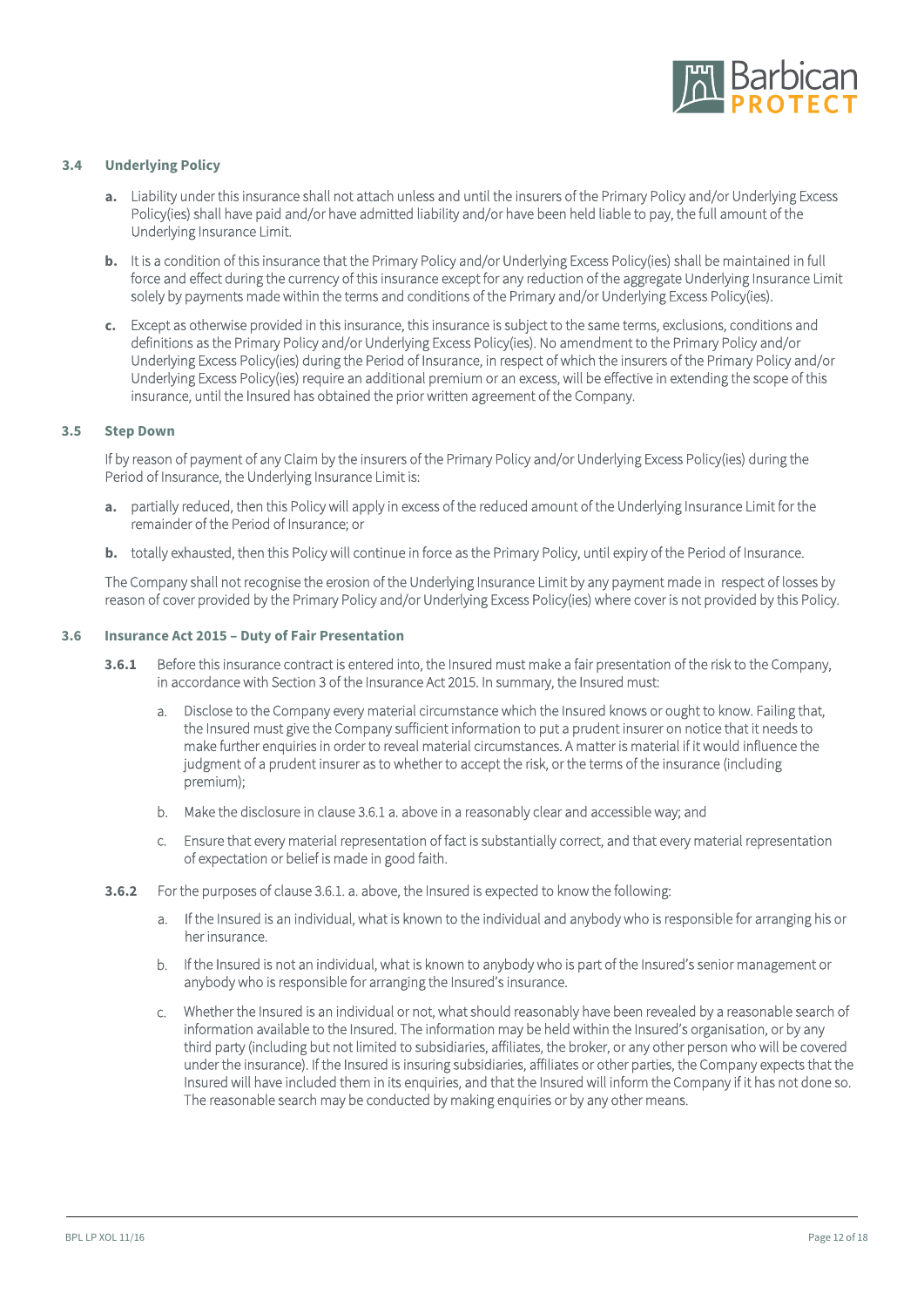

- **3.7 Non-Disclosure and Misrepresentation Remedies for breach of duty of fair presentation**
	- if, prior to entering into this insurance contract, the Insured shall breach the duty of fair presentation, the remedies available to the Company are set out below. **3.7.1**
		- a. If the Insured's breach of duty of fair presentation is deliberate or reckless:
			- i) The Company may avoid the contract, and refuse to pay all claims; and
			- ii) The Company need not return any of the premiums paid.
		- If the Insured's breach of duty of fair presentation is not deliberate or reckless, the Company's remedy shall b. depend upon what the Company would have done if the Insured had complied with the duty of fair presentation:
			- If the Company would not have entered into the contract at all, the Company may avoid the contract and refuse all claims, but must return the premiums paid. i)
			- If the Company would have entered into the contract, but on different terms (other than terms relating to the premium), the contract is to be treated as if it had been entered into on those different terms from the outset, if the Company so requires. ii)
			- In addition, if the Company would have entered into the contract but would have charged a higher premium (whether the terms relating to matters other than the premium would have been the same or different), the Company may reduce proportionately the amount to be paid on a claim (and, if applicable, the amount already paid on prior claims). In those circumstances, the Company shall only pay W% of what it would otherwise have been required to pay, where W = (premium actually charged/higher premium) x 100. iii)
	- If, prior to entering into a variation to this insurance contract, the Insured shall breach the duty of fair presentation, the remedies available to the Company are set out below. **3.7.2**
		- a. If the Insured's breach of the duty of fair presentation is deliberate or reckless:
			- The Company may by notice to the Policyholder treat the contract as having been terminated form the time when the variation was concluded; and i)
			- ii) The Company need not return any of the premiums paid.
		- b. If the Insured's breach of the duty of fair presentation is not deliberate or reckless, the Company's remedy shall depend upon what the Company would have done if the Insured had complied with the duty of fair presentation:
			- i) If the total premium was increased or not changed as a result of the variation and:
				- a) The Company would not have agreed to the variation at all, the Company may treat the contract as if the variation had never been made, but must in that event return any additional premium paid.
				- b) The Company would have agreed to the variation to the contract, but on different terms (other than terms relating to the premium), the variation is to be treated as if it had been entered into on those different terms, if the Company so requires.
				- c) In addition, if the Company would have agreed to the variation but would have increased the premium or increased the premium by more than it did (whether the terms relating to matters other than the premium would have been the same or different), then the Company may reduce proportionately the amount to be paid on a claim arising out of events after the variation. In those circumstances, the Company shall only pay X% of what it would otherwise have been required to pay, where  $X =$  (total premium actually charged/premium the Company would have charged) x 100.
			- ii) If the total premium was reduced as a result of the variation and:
				- a) The Company would not have agreed to the variation at all, the Company may treat the contract as if the variation was never made and may reduce proportionately the amount to be paid on a claim arising out of events after the variation. In those circumstances, the Company shall only pay Y% of what it would otherwise have been required to pay, where Y = (total premium actually charged/ original premium) x 100.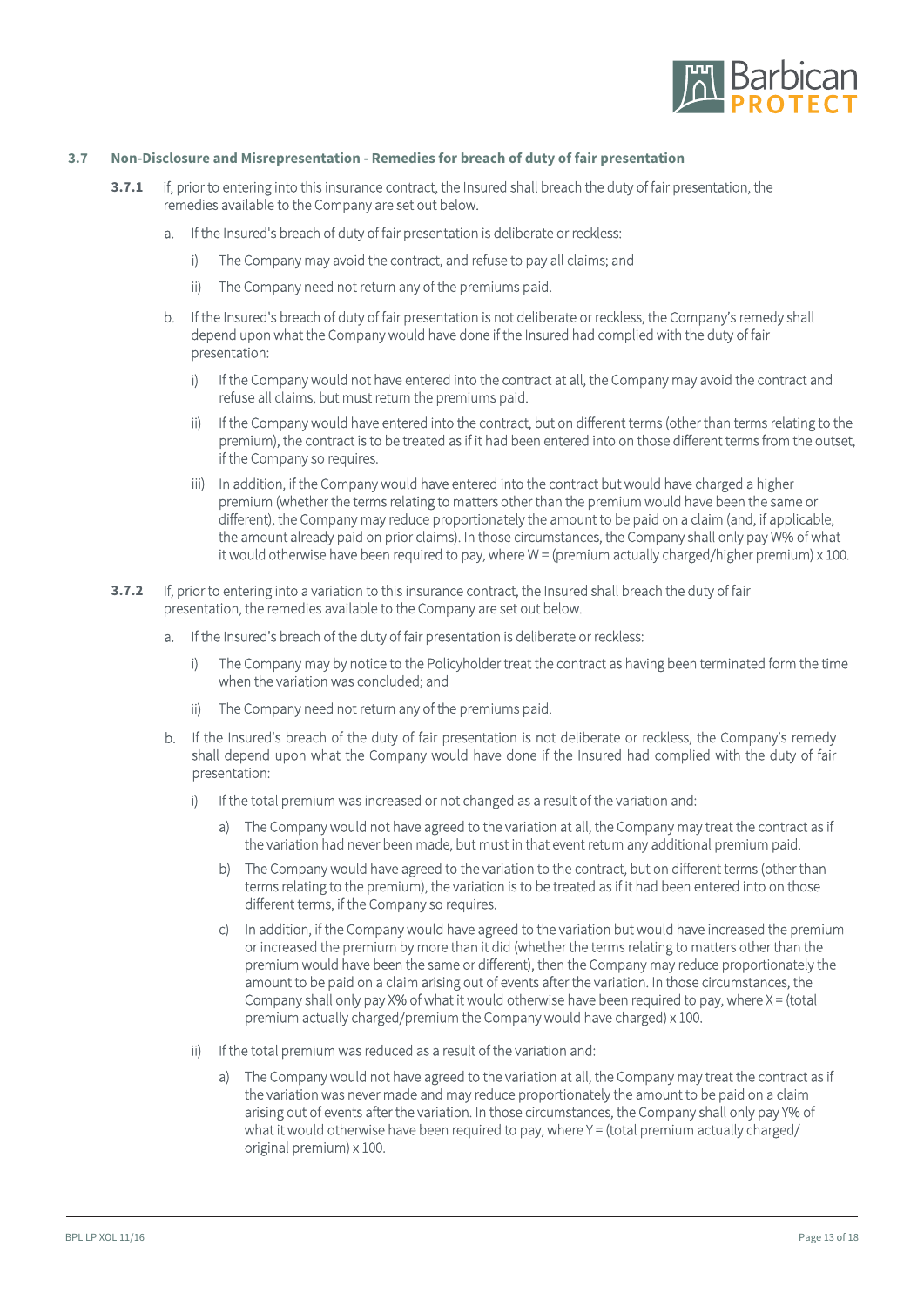

- b) The Company would have agreed to the variation on different terms (other than terms to the premium), the variation is to be treated as if it had been entered onto on those different terms, if the Company so requires.
- c) In addition, if the Company would have agreed to the variation but would have increased the premium or would not have reduced the premium or would have reduced it by less than it did (whether the terms relating to matters other than the premium would have been the same or different), the Company may reduce proportionately the amount to be paid on a claim arising out of events after the variation. In those circumstances, the Company shall only pay Z% of what it would otherwise have been required to pay, where Z = (total premium actually charged/original premium if the Company would not have changed it and otherwise the increased or reduced total premium the Company would have charged) x 100.
- **3.7.3** The Company must prove that any breach specified in 3.7.1 or 3.7.2 above is deliberate or reckless. Nothing in this clause is intended to vary the position under the Insurance Act 2015.

**3.8 Insurance Act 2015**

#### **3.8.1** Basis Clauses Disapplied

The Company agrees that notwithstanding any other provision in the Policy, any provision in this Policy or any other document to the effect that a statement or statements made by or on behalf of the Insured (including but not limited to statements made in proposals for insurance) form part of or are the basis of the Policy shall be of no effect.

### **3.8.2** Warranties Rendered suspensory

The Company agrees that where there has been a breach of a warranty in the Policy which would result in the Company being automatically discharged from any liability, such a breach shall result in any liability of the Company under the Policy being suspended only from the date and time at which the breach occurred and up until the date and time at which the breach is remedied (if it can be remedied), with the result that the Company will have no liability to the Insured for any loss which occurs or which is attributable to something happening during the period of suspension.

#### **3.8.3** Terms not Relevant to the Actual Loss

Where there has been a breach of a term of the Policy whether express or implied (other than a breach of a term that defines the risk as a whole) and compliance with such term would tend to reduce the risk of loss of a particular kind and/or loss at a particular location and/or loss at a particular time, the Company shall not be permitted to rely on the breach of the term to exclude, limit or discharge its liability under the Policy if the Insured shows that the breach of such term could not have increased the risk of loss which actually occurred in the circumstance in which it occurred.

### **3.9 Apportionment of Costs**

Costs and expenses incurred by or on behalf of the Insured with the written consent of the Company shall be apportioned as follows:

- **a.** should settlement of any claim or claims become practicable prior to the commencement of any proceedings for not more than the Underlying Insurance Limit, then no costs and expenses shall be payable by the Company;
- **b.** should the amount for which the said claim or claims could be settled exceed the Underlying Insurance Limit then the Company, if it consents to the proceedings continuing, shall contribute to the costs and expenses in the ratio that its proportion of the total claim or claims finally paid bears to the whole amount of such total claim or claims paid.
- **c.** In respect of costs recoverable under any Primary and/or Underlying Excess Policy(ies) due to the insurers thereof having made a payment equal to their total limits of liability, the Company shall, if it consents to the proceedings continuing, be liable for that proportion of such costs and expenses for which such insurers' would have been liable had they not invoked that right.

For the avoidance of doubt, Paragraph b. of General Condition 3.9 does not apply if the Limit of Indemnity is inclusive of costs and expenses.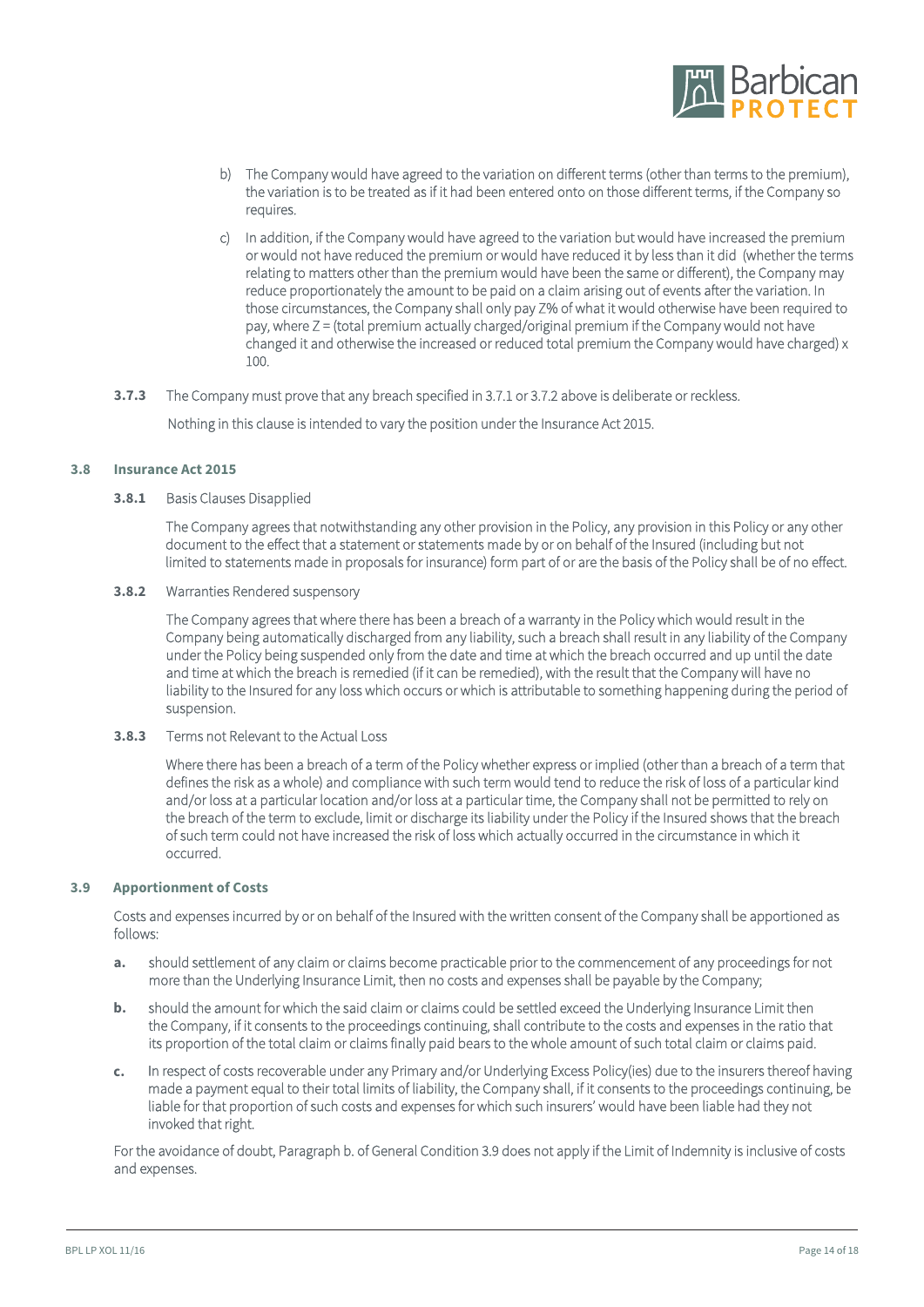

### **3.10 Cancellation**

The Company may cancel this Policy by giving thirty (30) days' notice of cancellation by registered letter to the Policyholder at their last known address in which event the Policyholder shall receive a pro-rata return of premium for the unexpired Period of Insurance.

The Policyholder may cancel this Policy at any time by notice by registered letter to the Company at its registered office in which event the Policyholder may receive a return of premium. Such return premium shall be calculated in accordance with the Company's customary short period rates.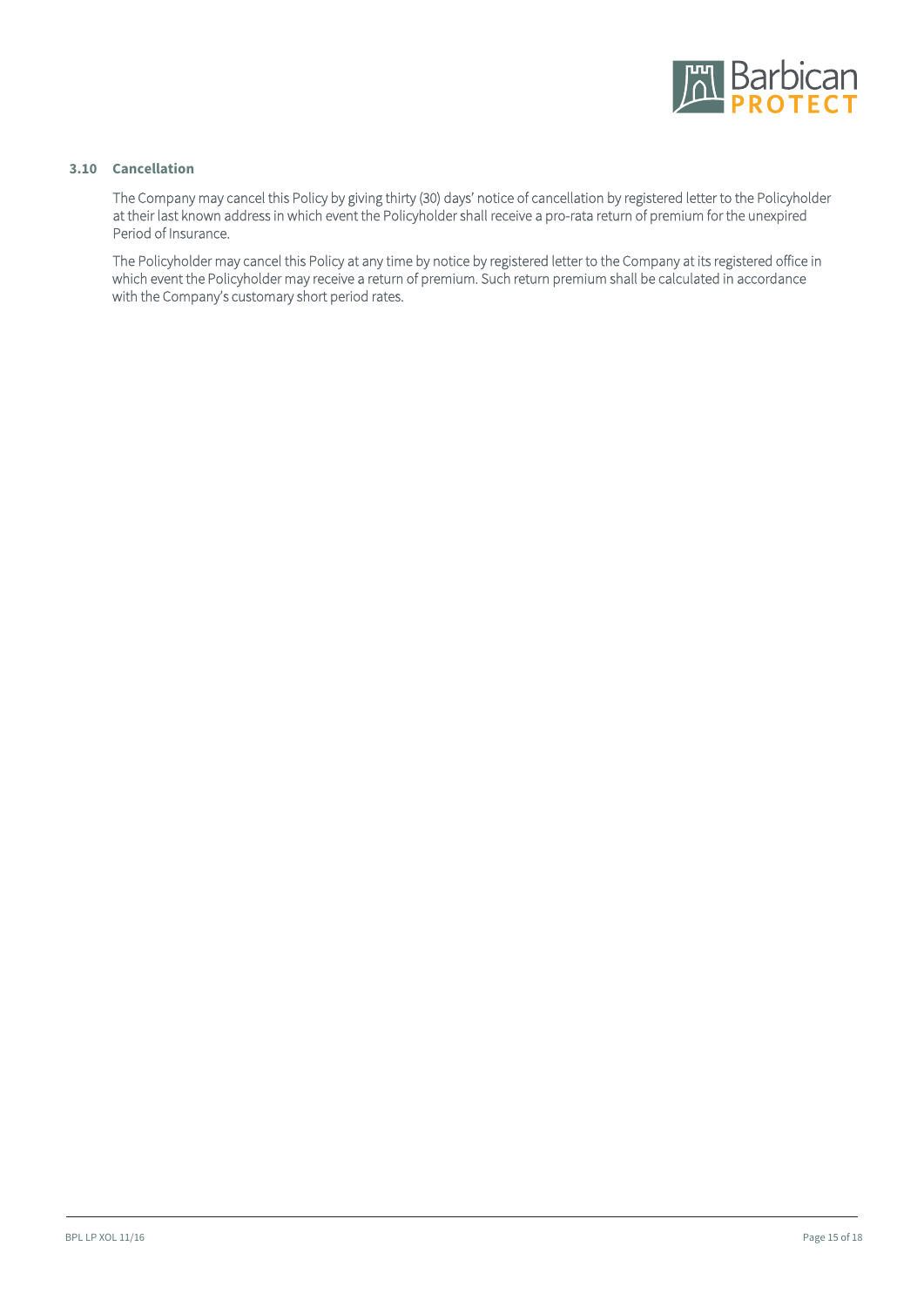

# **Exclusions**

The Company shall not have any liability under this Policy for, or directly or indirectly arising out of, or in any way involving:

## **4.1 Terrorism**

any Terrorism (regardless of any other cause or event contributing to the liability) or any action taken in controlling, preventing or suppressing Terrorism. If the Company alleges that by reason of this exclusion any liability is excluded the burden of proving to the contrary shall be on the Insured.

**4.2 North America Claims Jurisdiction**

any claim which is brought in North America.

**4.3 Sanctions Limitations**

The Company shall not be deemed to provide cover and the Company shall not be liable to pay any claim or provide any benefit hereunder to the extent that the provision of such cover, payment of such claim or provision of such benefit would expose the Company to any sanction, prohibition or restriction under United Nations resolutions or the trade or economic sanctions, laws or regulations of the European Union, United Kingdom or United States of America.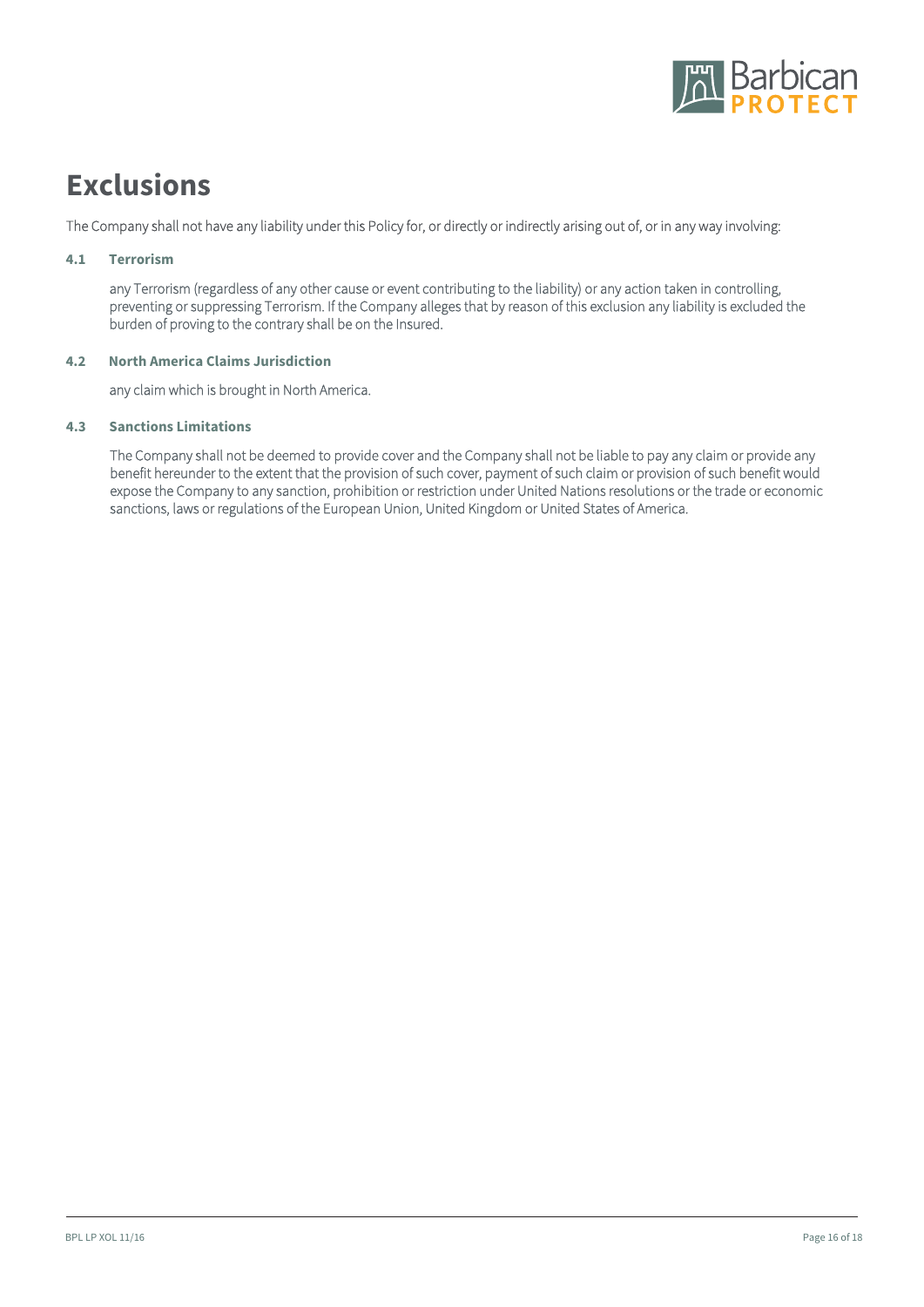

# **Definitions**

The following Definitions shall apply to this Policy and that wherever these words appear within the wording starting with a capital letter shall bear the same meaning throughout the Policy other than where specifically stated.

### **5.1 "Company"**

shall mean the insurance company or insurance companies and/or Lloyd's syndicates subscribing to this Policy and named in the Schedule for their indicated proportion.

### **5.2 "Insured"**

shall mean the Policyholder and any other insured as defined in the Primary Policy.

**5.3 "Occurrence"**

shall mean, if not defined in the Primary Policy, an event or series of events including continuous or repeated injurious exposure to substantially the same conditions during the Period of Insurance which results in liability under this Policy which is neither expected nor intended from the standpoint of the Insured.

# **5.4 "Period of Insurance"**

shall mean the period specified in the Schedule (and for such other period as may be mutually agreed).

### **5.5 "Policyholder"**

shall mean the person(s) or corporate body (ies) named as such in the Schedule.

**5.6 "Premium"**

shall mean the total amount specified in the Schedule plus Insurance Premium Tax (or other appropriate tax) at the rate from time to time in force.

**5.7 "Primary Policy"**

shall mean the policy specified in the Schedule which provides the first underlying limit of liability or indemnity.

**5.8 "Schedule"**

shall mean the document entitled "Schedule" that relates to this Policy.

**5.9 "Terrorism"**

shall mean an act, including but not limited to the use of force or violence and/or the threat thereof, of any person or group(s) of persons, whether acting alone or on behalf of or in connection with any organisation(s) committed for political, religious, ideological or similar purposes including the intention to influence any government and/or business and/or to put the public, or any section of the public, in fear.

### **5.10 "Underlying Excess Policy(ies)"**

shall mean the policy(ies) specified in the Schedule which provide coverage in excess of the Primary Policy and underlying this Policy.

### **5.11 "Underlying Insurance Limit"**

shall mean the total of the limits of indemnity specified in the Schedule provided by the Primary Policy and the Underlying Excess Policy(ies).